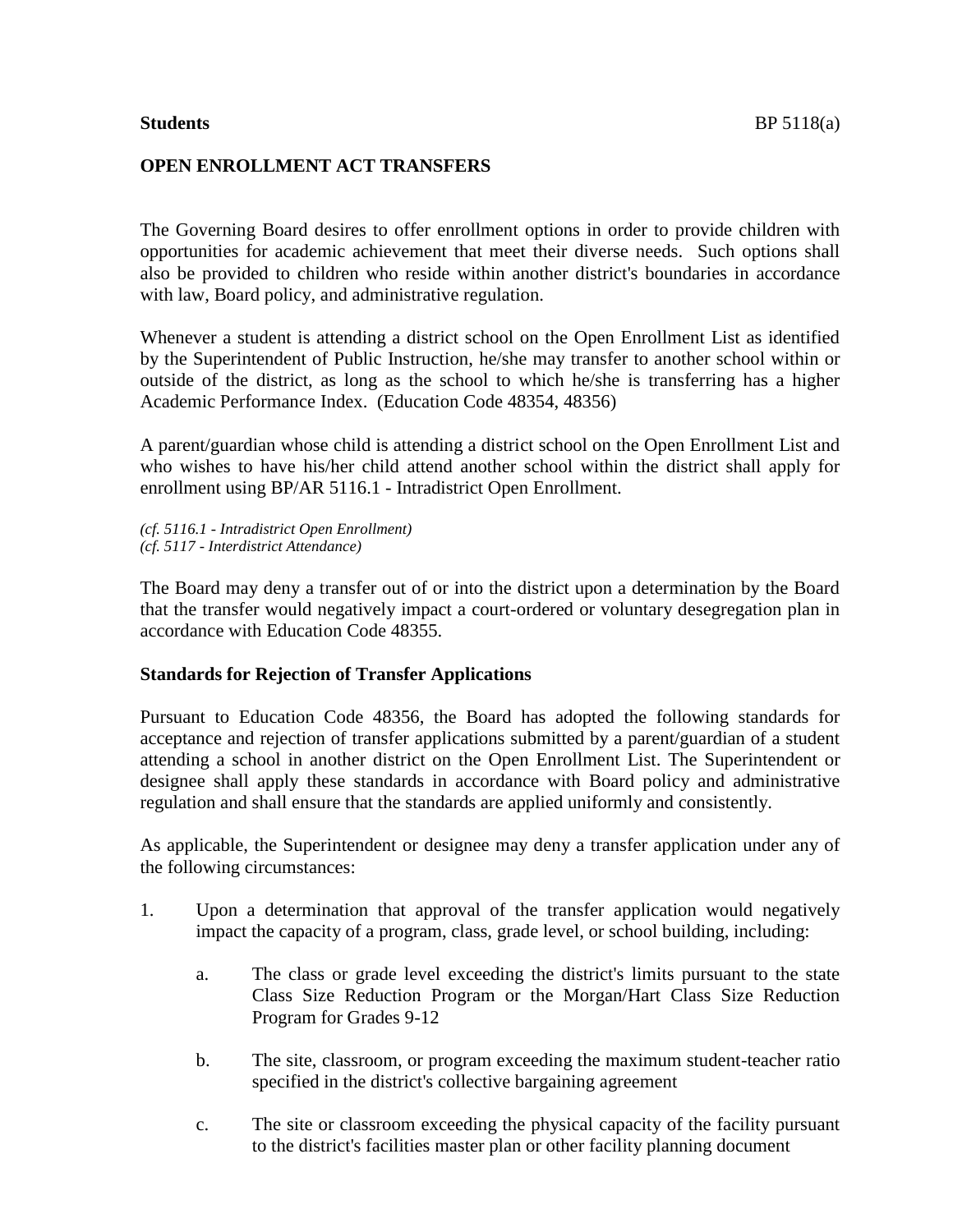d. The class or grade level exceeding capacity pursuant items #a-#c above in subsequent years as the student advances to other grade levels at the school

*(cf. 6151 - Class Size)*

*(cf. 7110 - Facilities Master Plan)*

- 2. Upon a determination that approval of the transfer application would have an adverse financial impact on the district, including:
	- a. The hiring of additional certificated or classified staff
	- b. The operation of additional classrooms or instructional facilities
	- c. Expenses incurred by the district that would not be covered by the apportionment of funds received from the state resulting in a reduction of the resources available to resident students

## **Appeal Process for Denials of Transfer Applications**

A parent/guardian may appeal the district's denial of a transfer application to the Board by filing a written request of appeal with the Superintendent or designee within 10 days of the receipt of the written notification of denial. In addition, a parent/guardian who believes he/she has been subject to discrimination may file an appeal using the district's Uniform Complaint Procedures.

## *(cf. 1312.3 - Uniform Complaint Procedures)*

The Board shall schedule an appeal hearing as soon as practicable at a regular or special meeting of the Board. At the hearing, the parent/guardian shall have the right to present oral or written evidence, rebut district evidence, and question any district witnesses. Unless the parent/guardian requests that the hearing be held in open session, the hearing shall be held in closed session in order to protect the privacy of students in accordance with law.

## *(cf. 9321 - Closed Session Purposes and Agendas)*

The Board shall make its decision by the next regularly scheduled meeting and shall send its decision to all concerned parties. The Board's decision shall be final.

*Legal Reference: (see next page)*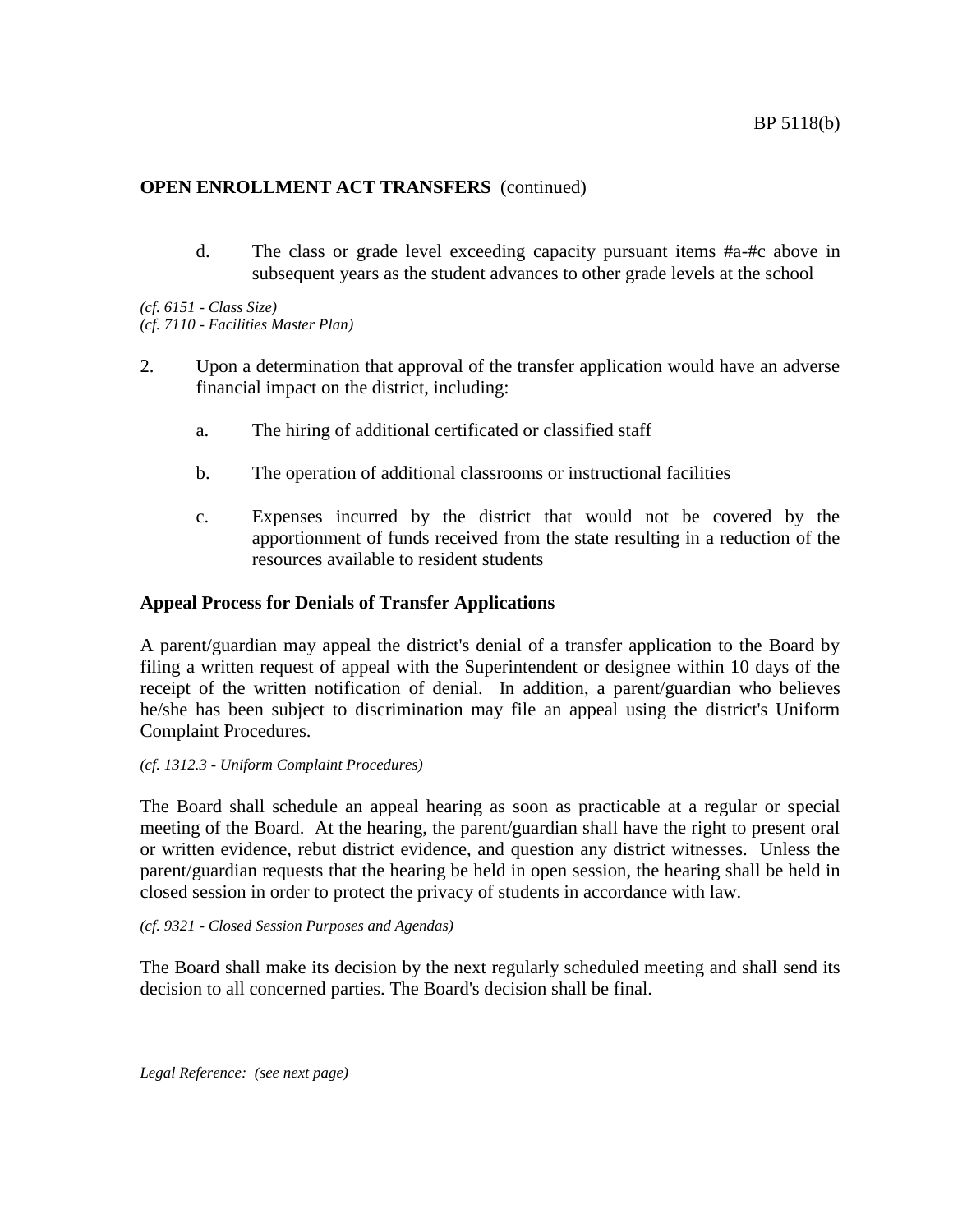### *Legal Reference:*

*EDUCATION CODE 200 Prohibition of discrimination 35160.5 District policies, rules, and regulations 46600-46611 Interdistrict attendance agreements 48200 Compulsory attendance 48204 Residency requirements for school attendance 48300-48316 Student attendance alternatives, school district of choice program 48350-48361 Open Enrollment Act 48915 Expulsion; particular circumstances 48915.1 Expelled individuals: enrollment in another district 52317 Regional Occupational Center/Program, enrollment of students, interdistrict attendance FAMILY CODE 6500-6552 Caregivers UNITED STATES CODE, TITLE 20 6316 Transfers from program improvement schools CODE OF REGULATIONS, TITLE 5 4700-4703 Open Enrollment Act CODE OF FEDERAL REGULATIONS, TITLE 34 200.36 Dissemination of information 200.37 Notice of program improvement status, option to transfer 200.39 Program improvement, transfer option 200.42 Corrective action, transfer option 200.43 Restructuring, transfer option 200.44 Public school choice, program improvement schools ATTORNEY GENERAL OPINIONS 87 Ops.Cal.Atty.Gen. 132 (2004) 84 Ops.Cal.Atty.Gen. 198 (2001) COURT DECISIONS Crawford v. Huntington Beach Union High School District, (2002) 98 Cal.App.4th 1275*

*Management Resources:*

*WEB SITES CSBA: http://www.csba.org California Department of Education: http://www.cde.ca.gov*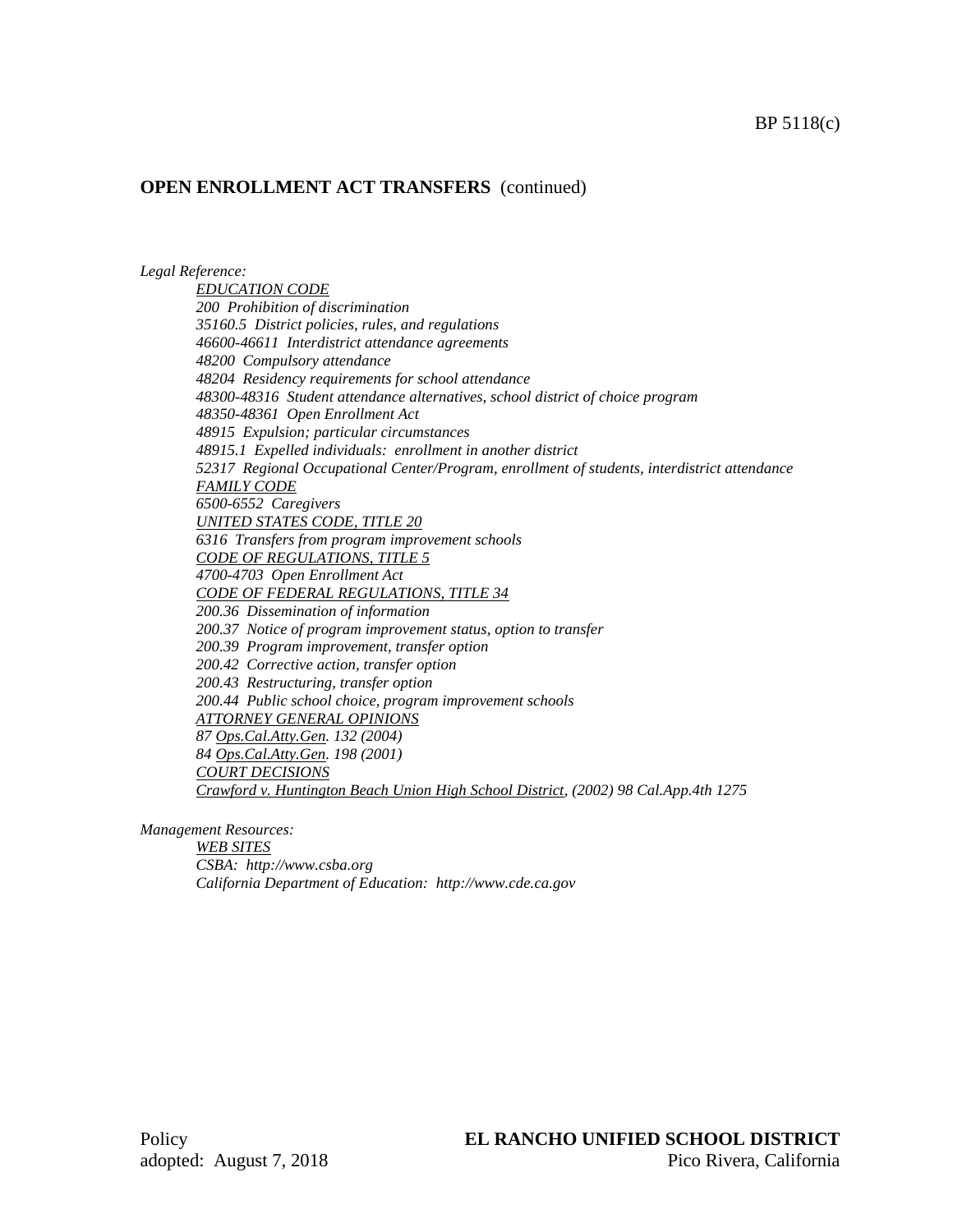# **OPEN ENROLLMENT ACT TRANSFERS**

# **Definitions**

*District of enrollment* means the district, other than the district in which the student's parent/guardian resides, in which the parent/guardian intends to enroll his/her child. (Education Code 48352)

*District of residence* means the district in which the parent/guardian of a student resides and in which the student would otherwise be required to enroll pursuant to Education Code 48200. (Education Code 48352)

## *(cf. 5111.1 - District Residency)*

*Open enrollment school* means a "low-achieving" school identified by the Superintendent of Public Instruction (SPI) pursuant to Education Code 48352 and 5 CCR 4701. (Education Code 48352; 5 CCR 4701)

## **Transfer Applications into a District School**

Enrollment priority shall be available to students who reside within this district. No student who resides within a school's attendance area or who is currently enrolled in a school shall be displaced by a student who is transferring pursuant Education Code 48350-48361 or 5 CCR 4700-4703. (Education Code 48354, 48356)

Applications shall be submitted within the deadlines established by Board policy.

However, the application deadline shall not apply to an application requesting a transfer if the parent/guardian with whom the student resides is enlisted in the military and was relocated by the military within 90 days prior to submitting the application. (Education Code 48354)

*(cf. 6173.2 - Education of Children of Military Families)*

The parent/guardian's application may request enrollment of his/her child in a specific school or program. Requests for admission to a magnet school or program designed to serve gifted and talented students shall be subject to the usual admission requirements established by the district for district students. Except for such specialized admission requirements, the Superintendent or designee shall not consider the student's previous academic achievement, athletic performance, physical condition, English language proficiency, family income, or any of the prohibited bases for discrimination listed in Education Code 200. (Education Code 48354, 48356)

*(cf. 0410 - Nondiscrimination in District Programs and Activities) (cf. 6172 - Gifted and Talented Student Program)*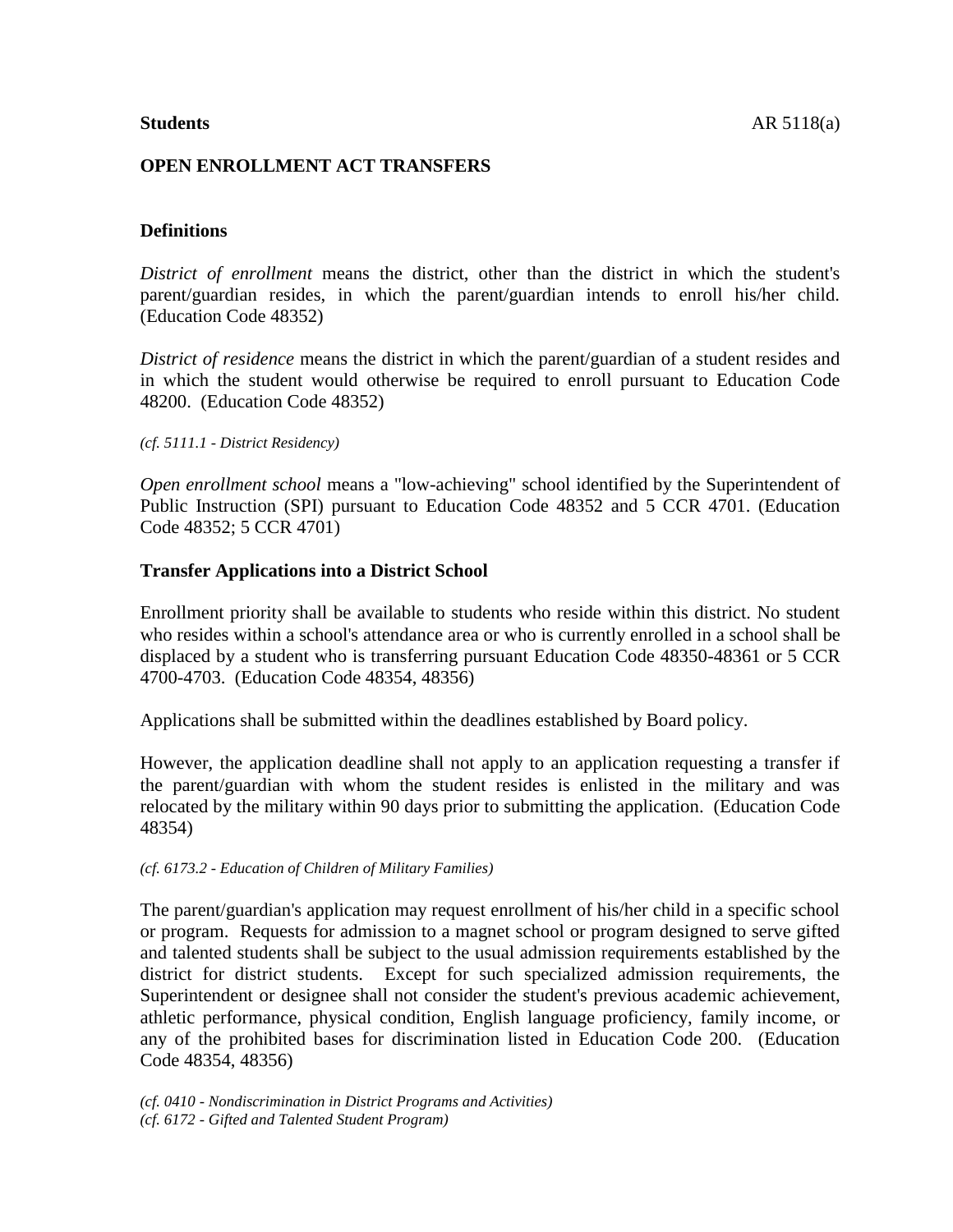Students applying for open enrollment transfers shall be assigned priority for approval as follows: (Education Code 48356)

- 1. First priority for the siblings of students who already attend the desired school
- 2. Second priority for students transferring from a program improvement school ranked in decile 1 on the Academic Performance Index (API)

If the number of students who request a particular school exceeds the number of spaces available at that school, the Superintendent or designee shall conduct a lottery, in the group priority order identified in items #1 and #2 above, to select students at random until all of the available spaces are filled. (Education Code 48356)

Within 60 days of receiving the application, the Superintendent or designee shall provide written notification to the parent/guardian and the student's district of residence as to whether the application has been accepted or rejected. If the application has been rejected, the notice shall state the reasons for the rejection. If the application has been approved, the notification shall specify the particular school site and the school's address to which the student has been admitted. (Education Code 48357; 5 CCR 4702)

## **Terms of Approval**

The Superintendent or designee shall ensure that the school to which the student is transferring has a higher API than the school in which the student was previously enrolled. (Education Code 48356)

The parent/guardian shall enroll his/her child on or before the first day of instruction or within 14 calendar days of receipt of the district's notice of approval of the application, whichever is later. If the parent/guardian fails to enroll his/her child within this timeframe, the district may decline to enroll the student. (5 CCR 4703)

Upon enrollment, the district shall grant the student any credits toward graduation that he/she received from his/her district of residence. The student shall be eligible for graduation from district schools upon completion of state and district graduation requirements. (Education Code 48358)

*(cf. 6143 - Courses of Study) (cf. 6146.1 - High School Graduation Requirements) (cf. 6146.5 - Elementary/Middle School Graduation Requirements) (cf. 6162.52 - High School Exit Examination)*